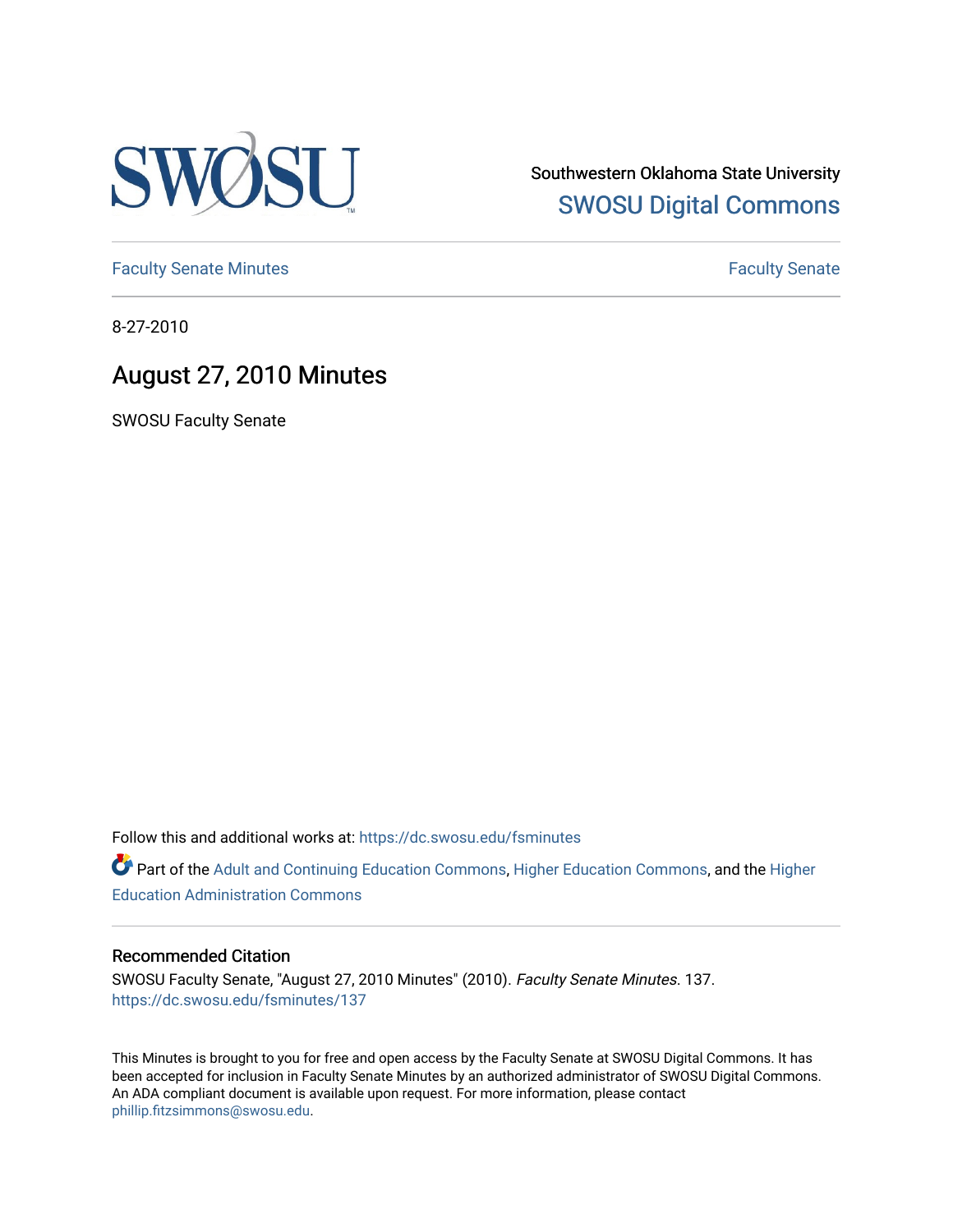#### **Southwestern Oklahoma State University Faculty Senate Meeting August 27, 2010** *APPROVED* **Faculty Senate Meeting Minutes**

- **I. Call to Order:** The August 27, 2010 meeting of the Faculty Senate was called to order at 2:00 p.m. in Education 201 with FS President Muatasem Ubeidat presiding.
- **II. Establish Quorum:** The following members were present: Warren Akers, Amy Barnett, Kathy Brooks (Sayre), Erin Callen, Dayna Coker (Sayre), Kevin Collins, Fred Gates, Terry Goforth, Rita Hays, Dick Kurtz, Sophia Lee, Joe London, Jim Long, Ralph May, Evette Meliza, Warren Moseley, Edna Patatanian, Eric Paul, Chad Ramirez, Les Ramos, Ann Russell, Lisa Schroeder, Muatasem Ubeidat, Tamra Weimer, and Dennis Widen. Also present was Josh Buxton, Student Government Representative.
- **III. Certification of Substitutes:** Curt Woolever for David Esjornson, Faruk Khan for Scott Long, Jane Long for Jonathon Woltz.
- **IV. Presentation of Visitors:** None
- **V. Approval of Minutes:** Minutes of July 20, 2010 meeting were approved by voice vote.
- **VI. Announcements:**

.

### **A. From FS President Muatasem Ubeidat:**

- **1.** The new faculty reception will be held from 2:30 to 4:00 p.m. on September 8, 2010 in the Bulldog Beanery. The Senate will sponsor the event and seek the financial support of the SGA.
- **2.** The Council of Deans has approved the changes in the Continuance procedures passed by the Senate this year. They are in effect for the current academic year and will be included in the updated Faculty Handbook.
- **3.** The Executive Council has issued a policy for verifying the identities of students. (See attachment to August agenda.)
- **4.** The administration believes that a rise in student fees is likely. One proposed fee, a fee for freshmen, is tentatively entitled a "remedial fee." Among other things, the fee would permit the University to hire more counselors to serve freshman students to boost retention. There was some discussion of the term, "remedial fee" for a fee that is levied against all freshmen, proposing "counseling fee" and "freshman fee" as alternatives.
- **5.** FS president announced that effective July 1, 2011, it shall be the policy of SWOSU that all tobacco products, as defined in an attachment to the August agenda, are banned from campus.

In response to Senators' questions, FS president specified that this policy applies to facilities administered by SWOSU only, that SWOSU activities in other facilities are governed by the administrators of those facilities. FS president also specified that the policy applies to tobacco products only, not to nicotine products such as patches or gum. Senators expressed concern about the possibility that properties surrounding the campus could be affected by the policy. FS president agreed to pass on this concern to the administration.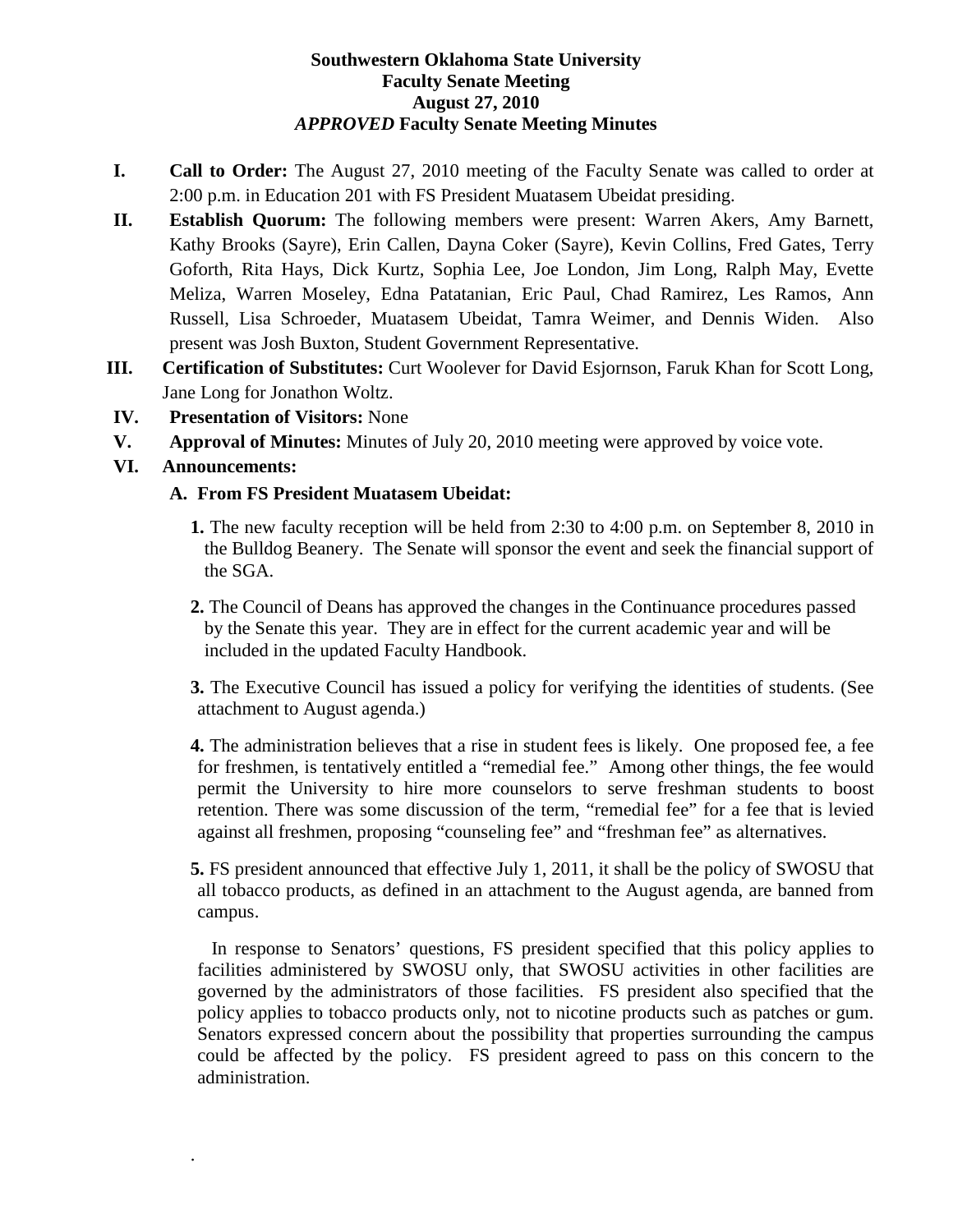#### **B. FS Secretary/Treasurer David Esjornson:**

Acting Secretary/Treasurer Kevin Collins read the report of Secretary/ Treasurer David Esjornson.

- **1. Roll Sheet** please sign.
- **2. Treasurer's Report:**

| а. | <b>BancFirst Checking Account</b>               |             |  |  |
|----|-------------------------------------------------|-------------|--|--|
|    | <b>July Meeting Balance:</b>                    | \$1904.07   |  |  |
|    | Dues Collected:                                 | \$835.00    |  |  |
|    | Expenditures (receipt books for dues payments): | $(\$20.12)$ |  |  |
|    | <b>CURRENT BALANCE:</b>                         | \$2728.95   |  |  |
|    |                                                 |             |  |  |

**b.** University account:

| July Meeting balance:   | \$106.00 |
|-------------------------|----------|
| <b>Current Balance:</b> | \$106.00 |

- **C. FS President-elect Kevin Collins:** Nothing to report.
- **D. FS Past President Scott Long (proxy Faruk Kahn):** Nothing to report.
- **E. Student Government Representative Josh Buxton:** the deadline has passed for announcing candidacies for the Student Senate, which will meet for the first time on September 9, 2010 at 6:00 p.m. He also announced that SGA was proposing a "greener" (i.e., more earth-friendly) model of graduation gown.

### **VII. No reports from standing or ad hoc committees.**

### **VIII. No unfinished business.**

# **IX. New business:**

- **A.** Dr. Evette Meliza, present as the proxy for Vicky Gilliland, was introduced as a new Senator, replacing Gilliland.
- **B.** Faculty Senate Budget:

The following motion was moved and seconded:

# **FS Motion 2010-8-01:**

It is proposed the Faculty Senate adopt the following 2009-2010 Faculty Senate budget:

| <i>Income</i>                                    | <b>Budgeted</b> | <b>Actual</b> |  |
|--------------------------------------------------|-----------------|---------------|--|
| <b>Donations</b>                                 | \$0             | \$0           |  |
| <b>Faculty Senate Dues</b>                       | \$900           | \$845         |  |
| <b>Total Income</b>                              | \$900           | \$845         |  |
| <i>Expenses</i>                                  |                 |               |  |
| <b>Awards Years of Service Plaques</b>           | \$495           | \$495         |  |
| <b>Officers Plaques and Senator Certificates</b> | \$90            |               |  |
| <b>New Faculty Reception</b>                     | \$110           |               |  |
| <b>Retirement Reception</b>                      | \$130           |               |  |
| Copying, Travel, and Misc.                       | \$20            |               |  |
| <b>Total Expenses</b>                            | \$895           |               |  |